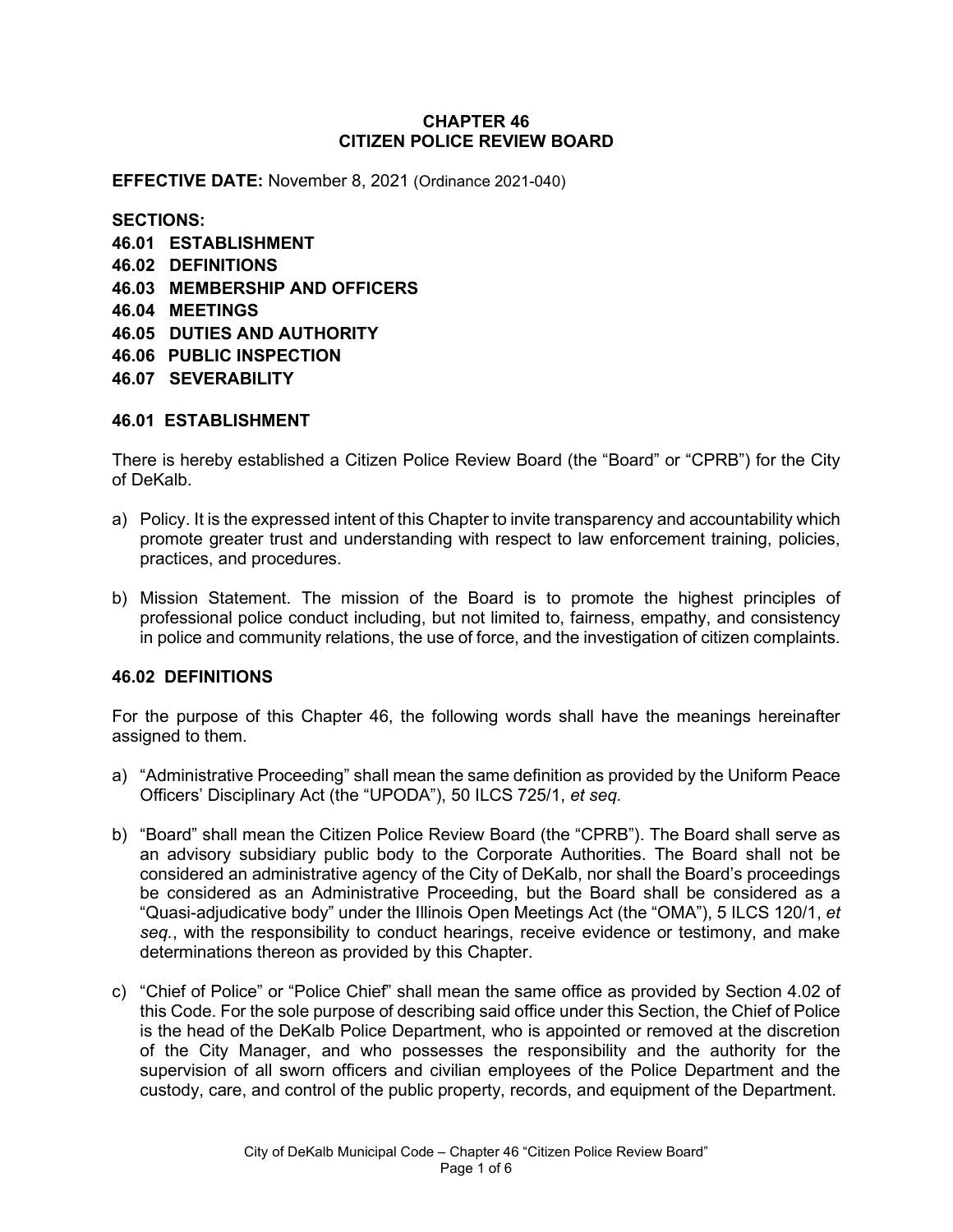- d) "City Manager" shall mean the same office as provided by Section 3.07 of this Code. For the sole purpose of describing said office under this Section, the City Manager is the chief administrative officer of the city government, who is appointed by the Mayor and Council voting jointly, and who possesses the power and duty to appoint and remove all department heads including, but not limited to, the Police Chief.
- e) "Corporate Authorities" shall mean the Mayor and City Council of the City of DeKalb.
- f) "Citizen Complaint" or "Formal Complaint" shall mean a written complaint against a Police Officer alleging the Police Officer's misconduct which is supported by a sworn statement that the opinions set forth in the written complaint are true and correct.
- g) "Complainant" shall mean the affiant(s) of a Citizen Complaint.
- h) "Department" shall mean the DeKalb Police Department.
- i) "Formal Investigation" shall mean the same definition as provided by the UPODA.
- j) "Informal Inquiry" shall mean the same definition as provided by the UPODA.
- k) "Minor Infraction" shall mean a Police Officer's potential violation of Department rules which may be noted on the Police Officer's record, but which may not result in removal, discharge or suspension in excess of three (3) days.
- l) "Police Officer" shall mean the same office as provided by Section 4.04 of this Code. For the sole purpose of describing said office under this Section, a Police Officer is a duly sworn police officer and an employee of the Department who is primarily responsible for prevention or detection of crime and the enforcement of the State of Illinois criminal code, State of Illinois traffic laws, or ordinances of the City of DeKalb.
- m) "Use of Force" shall mean the amount of effort or application of force employed by a Police Officer in the exercise of the Police Officer's duties including, but not limited to, making an arrest or other seizure (see 720 ILCS 5/7-5 to 5.5), defending the Police Officer or others (720 ILCS 5/7-1), rendering medical aid and assistance consistent with the Police Officer's training and requesting emergency medical assistance if necessary (see 720 ILCS 5/7-15), and intervening to prevent or stop another peace officer in the Police Officer's presence from using any unauthorized force (see 720 ILCS 5/7-16). In evaluating the particular use of force consistent with Department policy and applicable law, the Board shall consider the totality of the circumstances from the perspective of an objectively reasonable Police Officer on the scene at the time of the use of force, rather than with the perfect vision of hindsight, while allowing for the fact that a Police Officer is often forced to make split-second judgments in circumstances that are tense, uncertain, and rapidly evolving. In judging the amount of force that is necessary in a particular situation, the Board shall also consider that a Police Officer's use of force is a serious responsibility which shall be exercised judiciously and with respect for human rights and dignity and for the sanctity of every human life (see 720 ILCS 5/7-5, *et seq.*; *Graham v. Connor*, 490 U.S. 386 (1989)).

# **46.03 MEMBERSHIP AND OFFICERS**

a) Members. The Board shall have five (5) civilian members, who shall be appointed by the Mayor with the advice and consent of the City Council, for staggered, two-year terms, which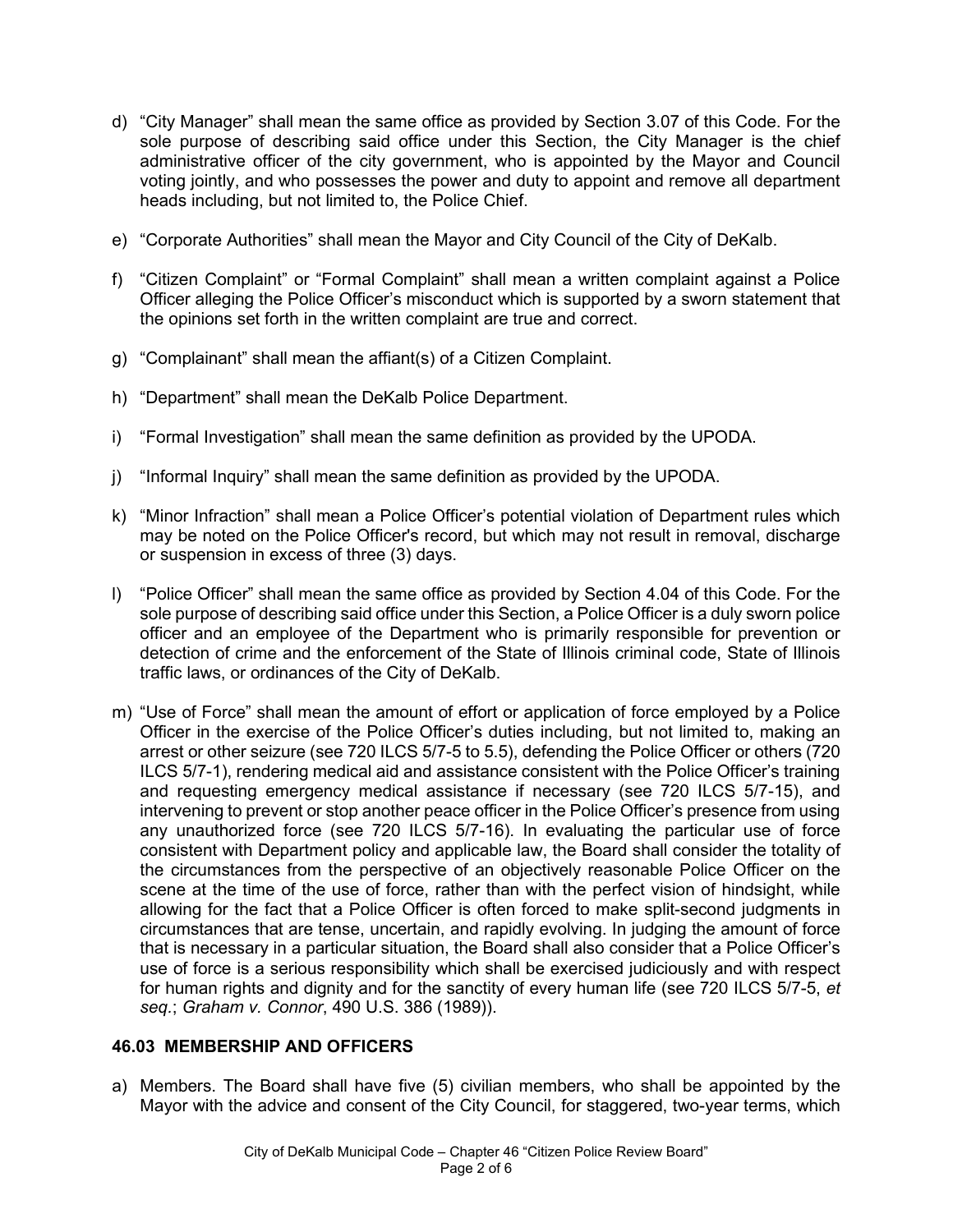shall begin on January 1 of each calendar year and end on December 31 of each calendar year. The initial appointments shall be staggered as follows:

- 1. Three (3) members shall be appointed to serve two-year terms; and,
- 2. Two (2) members shall be appointed to serve one-year terms.

Except as may otherwise be provided by this subsection for the initial appointments, the term of each member shall be two (2) years. No Board member shall serve more than two (2) consecutive full terms. No Board member shall be a current or former Police Officer, a current City officer or employee, or an immediate family member of a current or former Police Officer. No Board member shall serve until the member has completed the Required Training described in Section 46.03, Paragraph f. No Board member shall be required to give any bond, nor shall any Board member receive any compensation. The vacancy and removal of a Board member shall occur in the manner provided by law.

- b) Chairperson. The Board chair (the "Chair") shall be appointed by the Mayor from the appointed members. The Chair may be re-appointed at the discretion of the Mayor with the advice and consent of the Council in January of each calendar year. The Chair is subject to the term limits described in Section 46.03, Paragraph a.
- c) Board Secretary. The Board Secretary shall be a professional staff employee of the City of DeKalb to support the record-keeping of the Board. The Board Secretary shall be appointed by, and serve at the pleasure of, the City Manager. The Board Secretary shall keep the minutes of Board meetings, ensure the custody and control of all records that are pertinent to Board proceedings, and be responsible (in coordination with the City's FOIA Officer) for the public dissemination of information required by law and this Section.
- d) All Board members shall be residents and qualified electors of the City of DeKalb.
- e) The Corporate Authorities shall strive to appoint and approve Board members who reflect the diversity of the community including, but not limited to, age, ancestry, color, disability, education, ethnicity, gender, geography, marital status, military status, national origin, race, religion, sex, sexual orientation, and socio-economic status.
- f) Required Training. To promote fluency in the Department's policies and protocols and responsibly perform their duties, all Board members shall complete, prior to the commencement of their respective terms, a civilian "police academy" that may include, but is not limited to, the following:
	- scenario-based virtual training;
	- an overview of the Department's organization, operation, equipment, weapons, and Use of Force policies; and
	- an overview of applicable law governing the Use of Force, the OMA, and this Code (including, but not limited to, this Section and the City's ethics ordinance).

The Chief of Police, in consultation with the City Manager, shall be responsible for the required training. All nominees shall participate in the same training, and no grade or performance ranking, except for the completion of the minimum training hours, shall be required to complete the required training.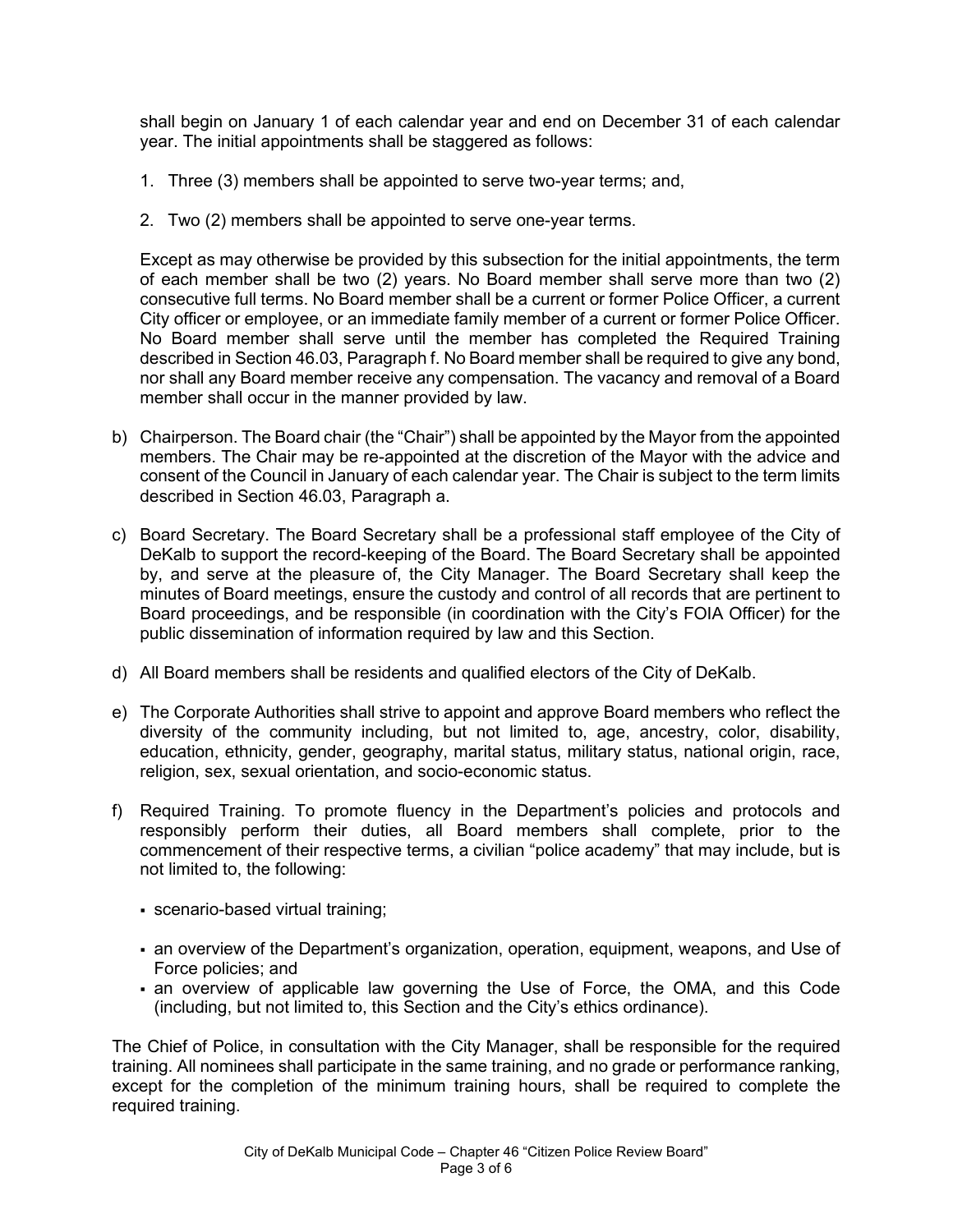#### **46.04 MEETINGS**

- a) The Board shall conduct its public meetings in accordance with the OMA and other applicable laws and ordinances governing the conduct and transparency of Board meetings.
- b) The Board shall meet not less than six (6) times per year. Additionally, either the Chair or two Board members may call a special meeting to address the following: (1) a Citizen's Complaint against the Chief of Police or any Police Officer; and (2) a Citizen's Complaint, an Informal Inquiry, Formal Investigation, or a Minor Infraction involving the Use of Force.by the Chief of Police or any Police Officer. The Chief of Police shall promptly inform the Chair of any matter for which a special meeting may be called pursuant to this subsection.
- c) The Board proceedings shall be conducted according to Robert's Rules of Order, as revised in its latest edition.
- d) The majority of the Board shall constitute a quorum to do business. The affirmative vote of a majority of the quorum shall be required for any Board action including, but not limited to, the Board's written recommendations.
- e) The Chair shall be the presiding officer and shall preserve decorum, recognizing members who wish to speak. Except with the permission of the Chair, no member shall speak in an uninterrupted fashion for more than five (5) minutes. Additionally, no member shall speak more than once on the same question until all other members shall have had an opportunity to speak.
- f) In the absence of the Chair, a quorum of the Board may select an acting Chair from the Board members.
- g) The Board shall establish policies, procedures, rules, and regulations for the conduct of its meetings and the execution of its duties.
- f) Upon the written request of the Police Chief, City Manager, City Attorney, or any outside law enforcement or prosecuting authority (e.g., the DeKalb State's Attorney's Office, Illinois Law Enforcement Training Standards Board, Illinois State Police, and other such agencies), the Board shall meet in closed session as may be allowed by law and/or suspend any Board action that is the subject of the written request. Such a request shall be made only when, in the sole exercise of the requester's respective opinion and discretion, the requester reasonably believes that the request may prevent interference with a pending or reasonably contemplated criminal investigation, Formal Investigation, Administrative Proceeding, or litigation involving a Police Officer or the City, or otherwise protect confidential interests involving the discipline, performance, or dismissal of a Police Officer, or the identity of a victim or witness. Notwithstanding the foregoing to the contrary, the Police Chief shall not be allowed to make such a request if the Police Chief is the subject of the request.

## **46.05 DUTIES AND AUTHORITY**

a) Policy Review and Recommendations. The Board shall review and consider the policies, procedures, rules, and regulations of the Department, and provide written recommendation(s) to the Police Chief of changes that are consistent with the Board's mission. The Police Chief shall review and discuss the Board's written recommendation(s) at the next regularly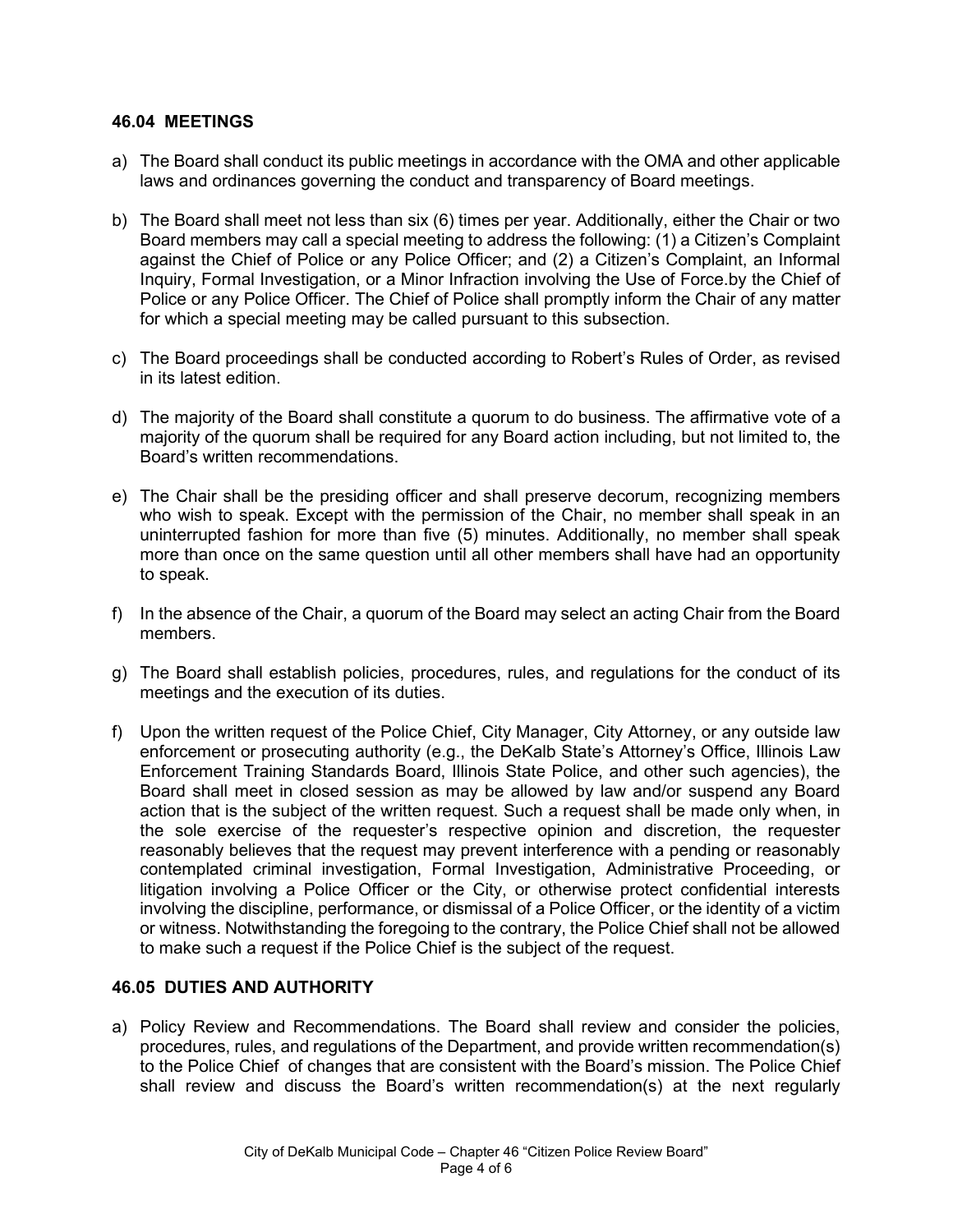scheduled Board meeting following the Board's approval of said written recommendation(s). The Board may hold closed meetings to consider such subjects as may be allowed by law.

- b) Monitoring of Police Training. The Board shall monitor the Department's compliance with the training mandates of the SAFE-T Act (Public Act 101-0652) and shall receive quarterly reports from the Chief of Police regarding the status of the Department's compliance efforts.
- c) Consideration of Citizen Complaints and a Police Officer's Use of Force. The Board shall:
	- 1. Receive all Citizen Complaints and refer them to the Chief of Police for review;
	- 2. Reject all anonymous, oral, unsigned, unsworn, or unverified complaints that fail to qualify as a Citizen Complaint under this Section in a written letter signed by the Chair to the Complainant stating the reason(s) for the Board's rejection;
	- 3. Consider whether a Citizen Complaint or a Police Officer's Use of Force presents a reasonable basis to believe that a Police Officer may have violated a Department policy, and provide written recommendations regarding same to the Chief of Police;
	- 4. Conduct an Informal Inquiry regarding a Citizen Complaint or a Police Officer's Use of Force, mediate same, or discuss the facts of same to determine whether a Formal Investigation should be commenced, and provide written recommendations regarding same to the Chief of Police;
	- 5. Consider evidence or testimony from the Complainant and other relevant witnesses in an open hearing as part of an Informal Inquiry or Minor Infraction regarding a Citizen Complaint or a Police Officer's Use of Force;
	- 6. Prior to the Police Chief's issuance of any discipline resulting from a Minor Infraction or Formal Investigation of a Citizen Complaint or a Police Officer's Use of Force, the Commission shall review the records regarding same (including, but not limited to, police case records and internal reports, incident reports, interview transcripts, and audio/photo/video recordings), and provide written recommendations to the Chief of Police as to whether the Board finds that it is more likely than not that a Police Officer violated a Department policy and the discipline, if any, which should be imposed for said violation(s);
	- 7. Receive a timely report from the Police Chief of the ultimate disposition of any discipline resulting from a Minor Infraction or Formal Investigation of a Citizen Complaint or a Police Officer's Use of Force;
	- 8. Refer any knowingly false material information provided in a Citizen Complaint or other testimony before the Board to the City Attorney for a determination of prosecution;
	- 9. Request the cooperation of any Complainant, Police Officer, or City employee in connection with the Board's consideration of a Citizen's Complaint and a Police Officer's Use of Force;
	- 10. Inform the Complainant in writing or at an open meeting of the Board's consideration of the Citizen Complaint;